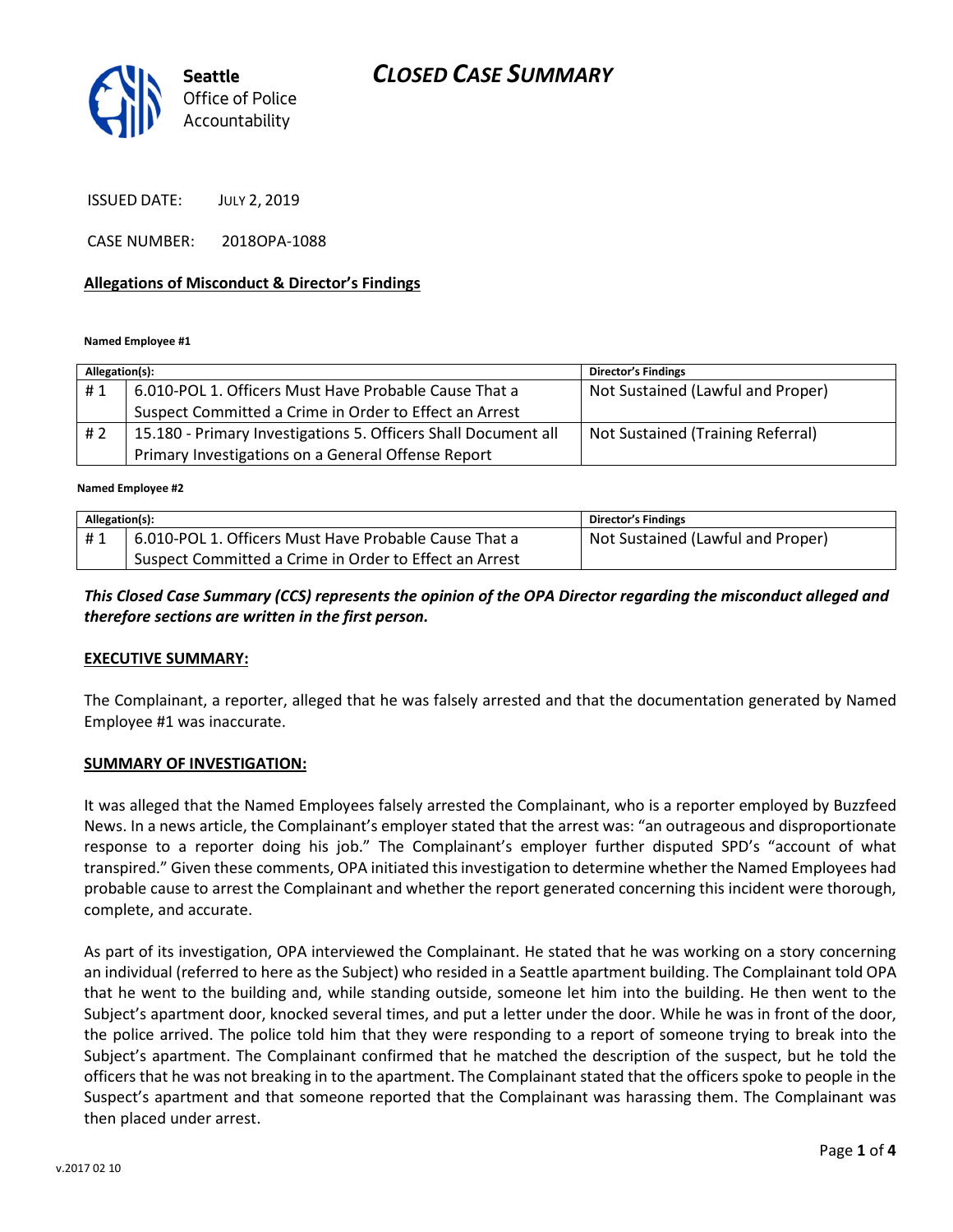and that order was granted.

OPA lastly interviewed both of the Named Employees, as well as WO#1 and the officers' Sergeant. All of these individuals confirmed their belief that there was sufficient probable cause to arrest the Complainant. They contended that he was inside of the apartment building without permission to be there and that, when he stayed therein and tried to make contact with the Subject, the Complainant engaged in a criminal trespass. NE#2 told OPA that she pushed

The Subject and other residents of the apartment subsequently sought an order of protection against the Complainant

v.2017 02 10

# CLOSE CASE SUMMARY

OPA CASE NUMBER: 2018OPA-1088

The entirety of the Named Employees' response to this incident was captured on Body Worn Video (BWV). The video indicated that the officers were contacted by one of the residents of the apartment. The officers were let into the building by the resident and were led upstairs. When they got to the Subject's floor, the officers observed an individual, who was later identified as the Complainant, standing in the hallway and speaking to another occupant of the building. The officers made contact with the Complainant. The Complainant denied that he had been jiggling the door handles. He stated that he was a reporter for Buzzfeed and he acknowledged knocking on the Subject's door. He told the officers that he left a piece of paper with his contact information under the Subject's door. When asked whether the Subject and the other residents of the apartment were expecting him, the Complainant said that they were.

Named Employee #2 (NE#2) asked the Complainant how he got into the secured building. The Complainant responded: "Uh, someone let me in. I don't know his name unfortunately." NE#2 asked the Complainant whether he was aware that he was trespassing, and the Complainant stated that he was and nodded his head affirmatively. NE#2 also spoke with the Subject and other residents of the apartment. The Subject told NE#2 that the Complainant had been repeatedly trying to contact them and was harassing them nonstop. The Subject described this as "stalking." The Subject stated that the Complainant's conduct caused him to fear for his safety and said that he wanted to file a harassment report. NE#2 again spoke with the Complainant and asked him if he was aware that he was trespassing. The Complainant said yes. NE#2 stated to the Complainant that the Subject and the other residents said that they asked the Complainant to stop contacting them. The Complainant denied that this was the case and said that he would continue to contact people that were connected to news stories until he was explicitly told to stop.

NE#1 also spoke with the Subject and the other residents of the apartment. The Subject stated that he had asked the Complainant to stop trying to contact him. The Subject disclosed to NE#1 that he had recently been receiving death threats. The Subject further told NE#1 that he wanted to press charges against the Complainant.

After concluding his conversation with the Subject and the other residents of the apartment, NE#1 exited and again went to speak with the Complainant. NE#1 began asking the Complainant questions but was informed by a witness officer (referred to here as WO#1) that the Complainant had invoked his right to counsel. NE#1 ceased asking the Complainant questions.

NE#1 then discussed the incident with NE#2 and WO#1 and conferred with them concerning whether there was probable cause to arrest the Complainant for trespass. Ultimately, they collectively concluded that there was. NE#2 placed the Complainant under arrest and NE#1 conducted further interviews of the residents of the Subject's apartment. The Complainant was taken into custody and was booked into the King County Jail. The Complainant was not ultimately criminally charged by the Seattle City Attorney's Office.



Seattle Office of Police Accountability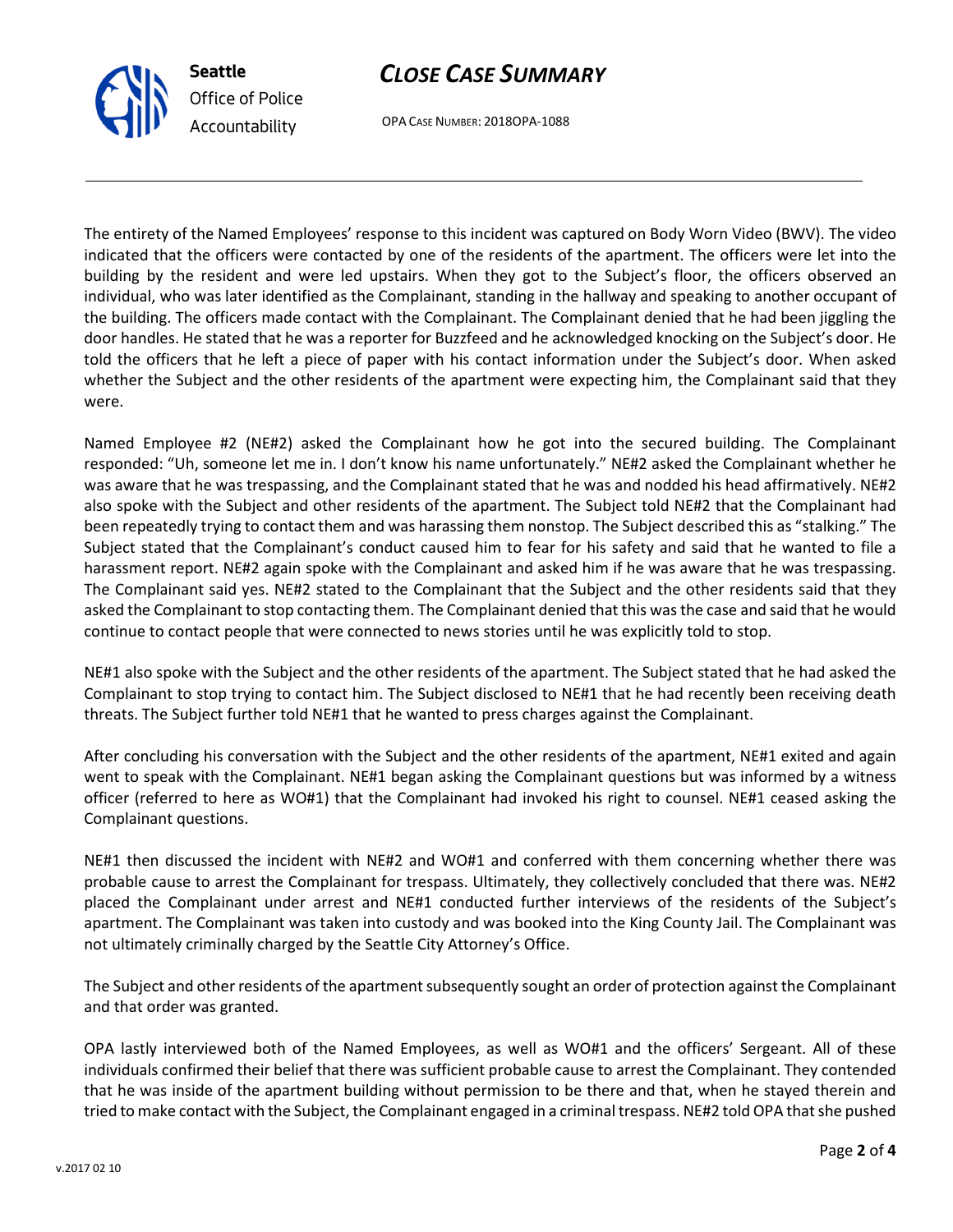

Seattle Office of Police Accountability

## CLOSE CASE SUMMARY

OPA CASE NUMBER: 2018OPA-1088

for the criminal trespass arrest; however, NE#1, who was the primary officer, also believed that the arrest was warranted.

#### ANALYSIS AND CONCLUSIONS:

### Named Employee #1 - Allegations #1 6.010-POL 1. Officers Must Have Probable Cause That a Suspect Committed a Crime in Order to Effect an Arrest

SPD Policy 6.010-POL-1 requires that officers have probable cause to believe that a suspect committed a crime when effectuating an arrest. Stated differently, where an arrest is not supported by probable cause, it violates law and Department policy.

The Named Employees arrested the Complainant for criminal trespass. Pursuant to RCW 12A.08.040(A)(1).: "A person is guilty of criminal trespass in the first degree if he or she knowingly enters or remains unlawfully in a building."

Here, the Complainant was not a resident of the building in question. He further could not establish that he was a guest of any resident. The Complainant was not buzzed into the residence; instead, he followed someone else into the building. It is likely that the individual who the Complainant followed inside believed that he was also a resident of the apartment; however, this was not the case. Moreover, there is no evidence indicating that the Complainant was a guest of this individual. During their investigation, the officers learned that the Complainant had repeatedly tried to contact the Subject and his associates using multiple methods. The Subject and the other residents of the apartment told the officers that they were scared by the Complainant's actions and that they believed him to be harassing them. Based on the evidence they had at the time, the officers deemed these claims to be credible.

Given the above, the officers had sufficient evidence to determine that the Complainant knowingly entered the apartment building without a key and without being a guest of any resident therein. Moreover, the officers also had sufficient evidence to establish that the Complainant remained unlawfully in the building and tried to contact the Subject who, based on what he told the officers, had asked the Complainant to leave him alone. These facts formed the basis for probable cause to arrest the Complainant for criminal trespass.

While OPA recognizes that the role of a reporter is to zealously pursue leads and newsworthy stories, they are, like all other members of our community, subject to the law and, specifically, are prohibited from criminally trespassing. While the officers were not required to arrest the Complainant and could have exercised their discretion to chargeby-officer or to simply remove the Complainant from the residence without taking him into custody, OPA cannot say that the decision to arrest the Complainant was inconsistent with law or policy. Indeed, based on a review of the totality of the evidence, OPA finds that the arrest was legally supported. As such, I recommend that this allegation be Not Sustained – Lawful and Proper as against both NE#1 and NE#2.

#### Recommended Finding: Not Sustained (Lawful and Proper)